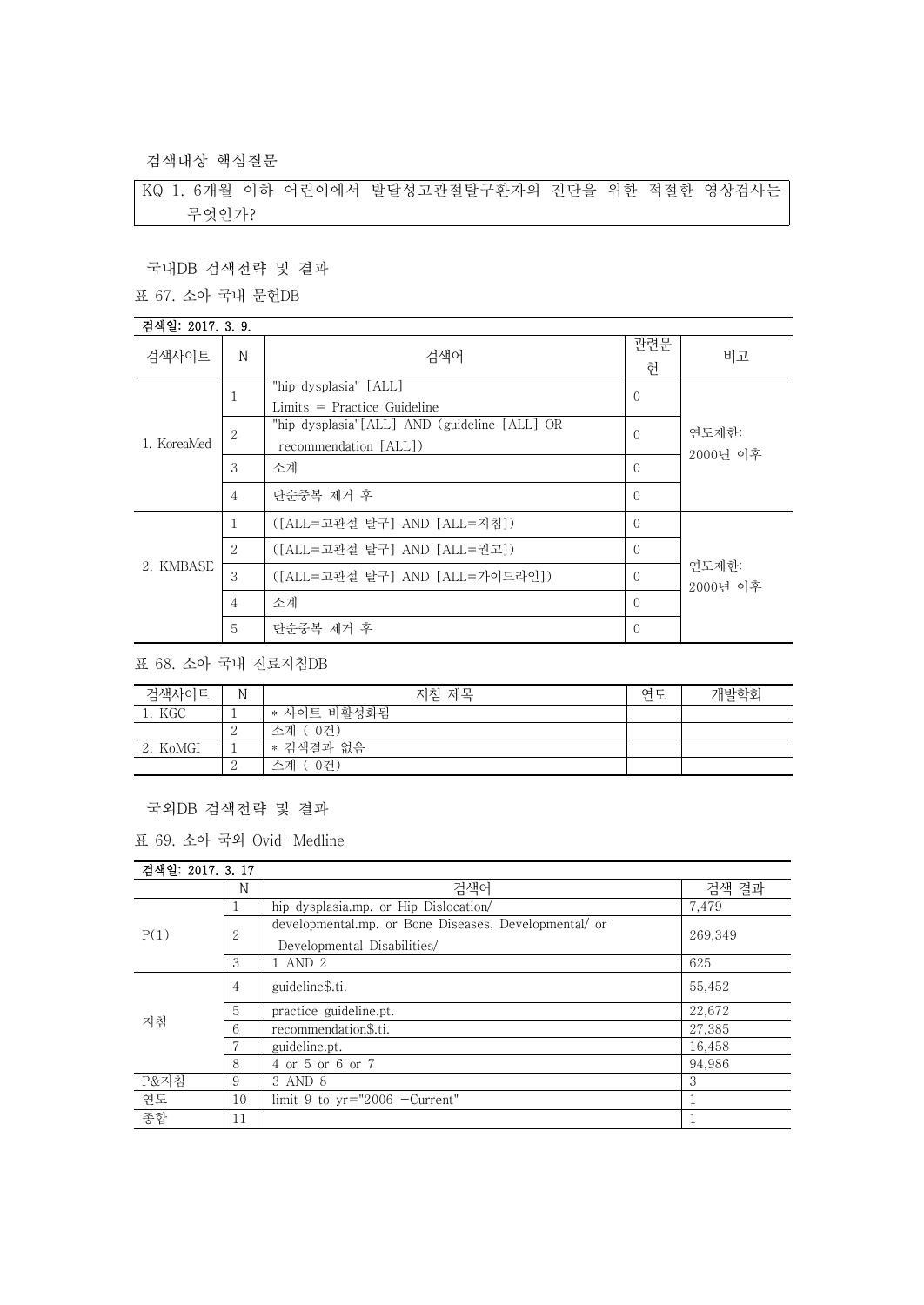표 70. 소아 국외 Ovid-Embase

| 검색일: 2017. 3. 17 |                |                                                               |         |
|------------------|----------------|---------------------------------------------------------------|---------|
| 구분               | N              | 검색어                                                           | 검색 결과   |
| P                |                | hip dysplasia.mp. or hip dysplasia/ or hip dislocation/       | 12,873  |
|                  |                | (developmental or Bone Diseases, Developmental).mp. or bone   |         |
|                  | 2              | dysplasia/ or Developmental Disabilities.mp. or developmental | 312.436 |
|                  |                | disorder/                                                     |         |
|                  | 3              | 1 AND 2                                                       | 2,184   |
| 지침               | $\overline{4}$ | guideline\$.ti.                                               | 81,631  |
|                  | 5              | recommendation\$.ti.                                          | 38.602  |
|                  | 6              | 4 OR 5                                                        | 118.110 |
| P&지침             |                | 3 AND 7                                                       | 13      |
| 연도               | 8              | limit 7 to $yr="2006$ -Current"                               | 9       |
| 종합               | 9              |                                                               | 9       |

# 표 71. 소아 국외 GIN

| 0017<br>יו הנוניה<br>$\mathbf{\hat{a}}$<br>ZUIT. 4. 5<br>.<br>p. |                                              |  |  |
|------------------------------------------------------------------|----------------------------------------------|--|--|
| $\mathbf N$                                                      | 검색어<br>결과<br>검색                              |  |  |
|                                                                  | $\cdot$ .<br>dirantogio<br>hip<br>uy spiasia |  |  |

# 표 72. 소아 국외 NGC

| 검색일: 2017. 4. 3 |               |          |  |
|-----------------|---------------|----------|--|
| ъτ<br>1A        | 검색어           | 결과<br>거색 |  |
|                 | hip dysplasia | 10       |  |